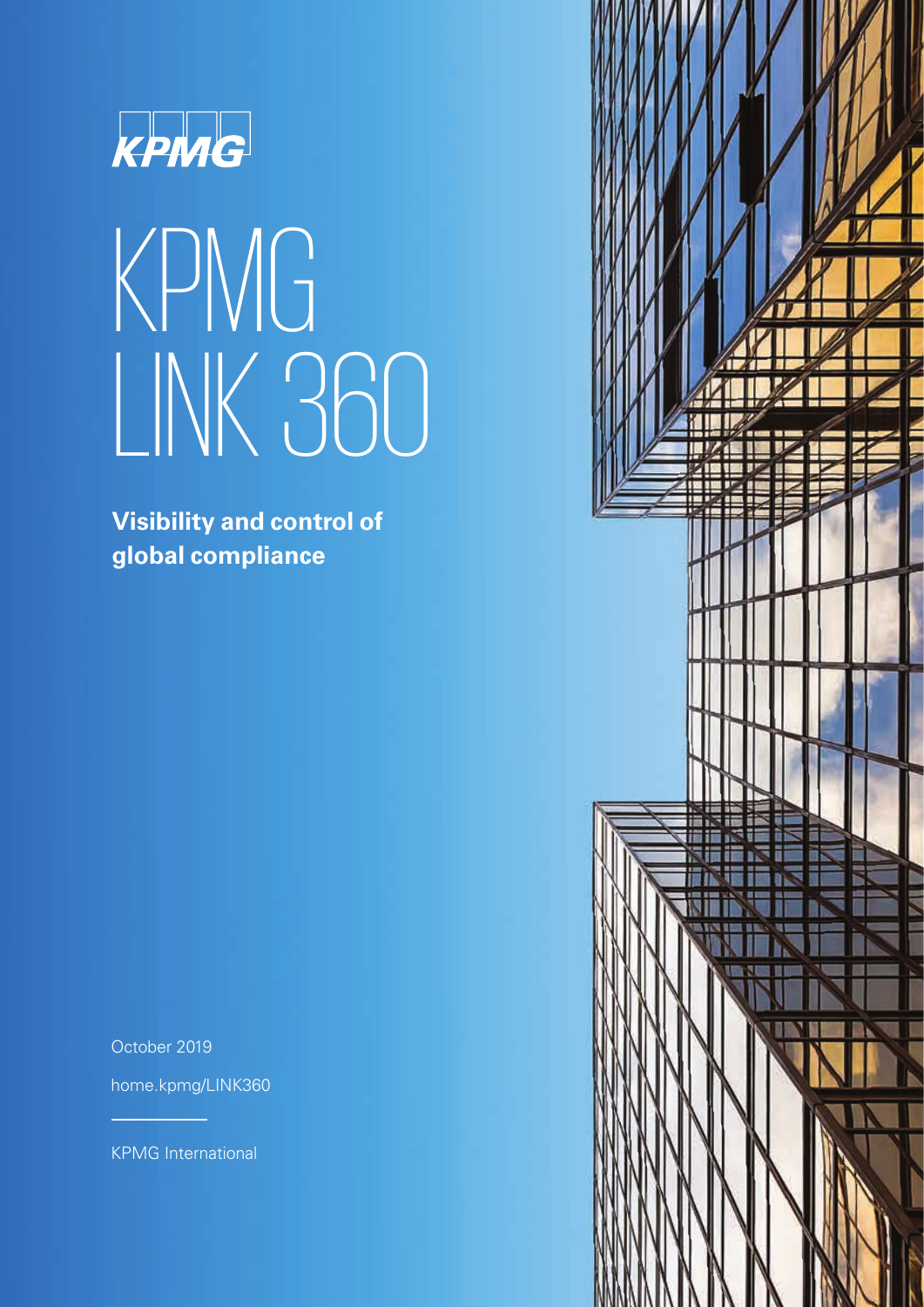KPMG LINK 360 aligns tax and finance with the rest of the organization to deliver a 360-degree view of a company's global compliance position, across teams, divisions and borders.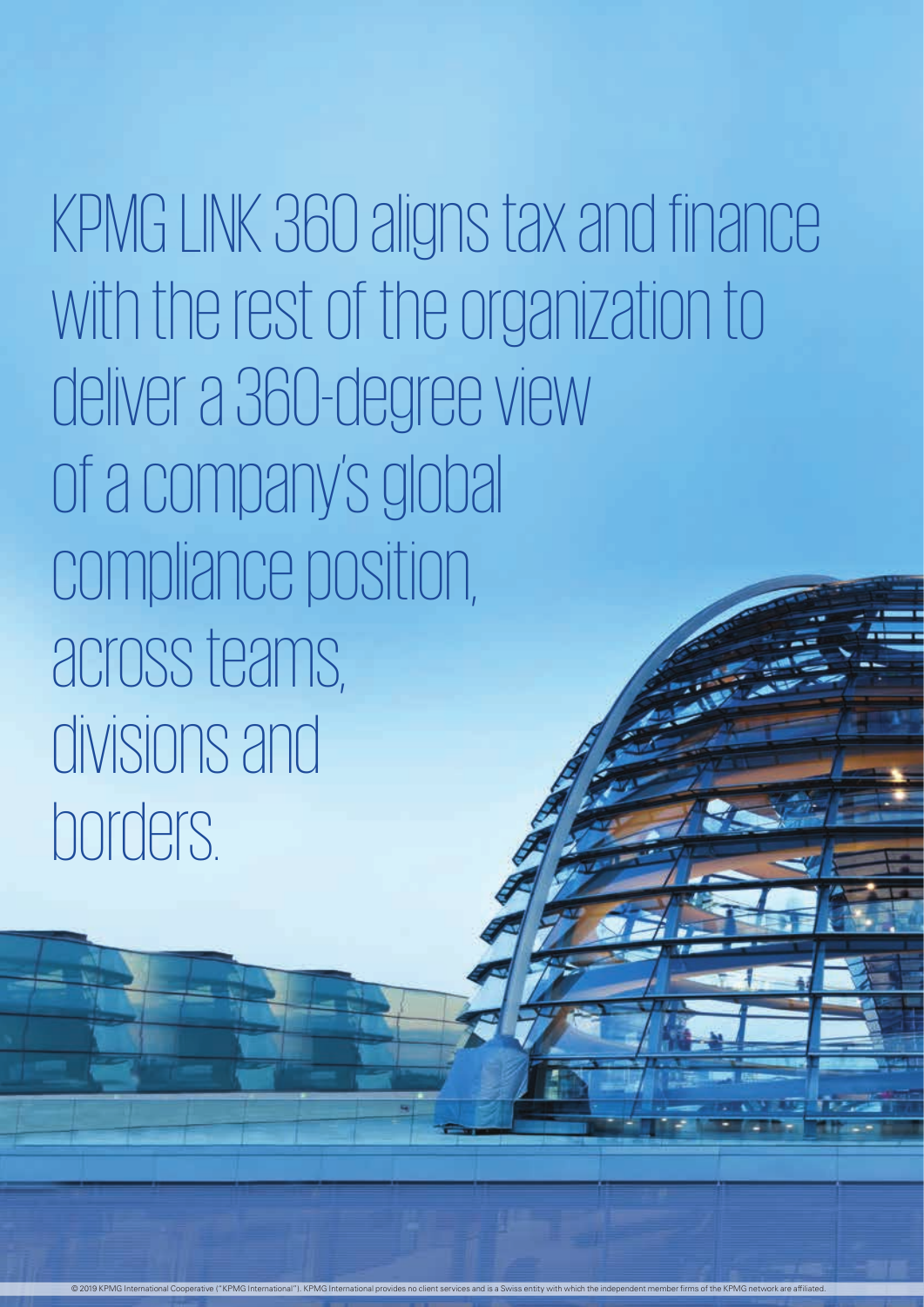## What KPMG LINK 360 offers

**KPMG LINK 360 is our global process management and collaboration tool that makes swift responses to queries easy. It aligns tax and finance with the rest of the organization to deliver a 360-degree view of a company's global compliance position, across teams, divisions and borders. Developed by compliance professionals for compliance professionals, it is a web-based application that helps you monitor and control your filings and positions, reduce risks, and answer queries whenever and wherever they arise.**

> KPMG LINK 360 provides an efficient way to exchange information among internal teams or thirdparty providers, wherever they are in the world. It provides a secure, structured environment in which senior management and local teams can collaborate, manage processes, gather and retrieve information, and generate the necessary outputs in a timely fashion.

© 2019 KPMG International Cooperative ("KPMG International"). KPMG International provides no client services and is a Swiss entity with which the independent member firms of the KPMG network are affiliated.

This agile technology delivers a rounded perspective and seamless connectivity, enabling the cost-effective fulfillment of compliance obligations alongside much broader management of risk and planning. It delivers transparency and access to reliable business information at the touch of a button. It frees up tax and finance personnel, empowering them to be proactive and add greater value to the business. And because it is hosted by KPMG, it puts minimal demands on your own IT resources and infrastructure.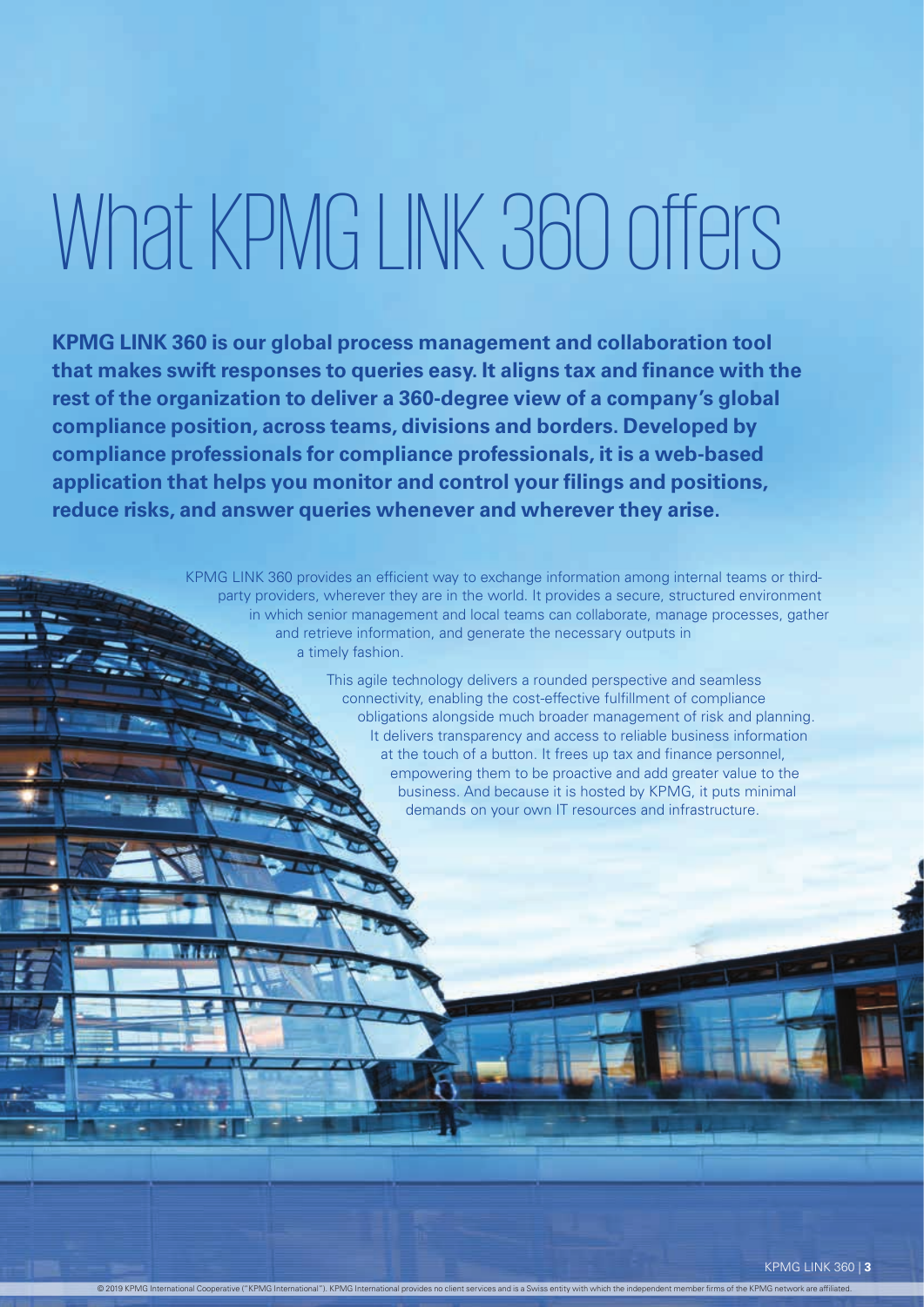## More efficient compliance

Single global workplace — KPMG LINK 360 provides a common shared resource that allows all teams, whether internal or external, to share and collaborate, helping to achieve more accurate fulfillment of all your obligations.

KPMG LINK 360's design is flexible, easily configured and sits within a secure environment without the need to integrate with your systems. It is intuitive, so users can upload data and navigate with ease.

## **Features**

| <b>Quick to</b><br>configure,<br>easy to use | Fast implementation for ease and efficiency of use - KPMG LINK 360's design is flexible<br>and easily configured and sits within a secure environment without the need to integrate<br>with your systems. It is intuitive, so users can upload data and navigate with ease.                                                                                                |
|----------------------------------------------|----------------------------------------------------------------------------------------------------------------------------------------------------------------------------------------------------------------------------------------------------------------------------------------------------------------------------------------------------------------------------|
| <b>Real-time</b><br>visibility               | Operational control and visibility — KPMG LINK 360 provides real-time visibility on your<br>compliance status enabling the escalation of any issues to quickly facilitate resolution.                                                                                                                                                                                      |
| <b>Technology</b><br>you can<br>rely on      | Application is wholly server based — KPMG LINK 360 doesn't require any software to<br>be installed on user computers. It is regularly updated and training for new features and<br>functionality is provided with each update. KPMG is committed to maintaining and developing<br>the technology, which we also use internally as a vital component of our own operations. |

## **Benefits**

| <b>Helps</b><br>manage<br>operational<br><b>risk</b>          | Risk management and corporate governance — KPMG LINK 360 gives you better and<br>more complete information quickly, enabling proactive management of statutory filing<br>positions, demonstrating more effective control of compliance. |
|---------------------------------------------------------------|-----------------------------------------------------------------------------------------------------------------------------------------------------------------------------------------------------------------------------------------|
| <b>Delivers</b><br>better<br>management<br><b>information</b> | Access to strategic management information - KPMG LINK 360 centrally captures<br>and reports key management data sourced from all your local compliance processes,<br>mitigating the risks associated with manual aggregation.          |
| <b>Drives</b><br>global<br>consistency                        | Consistency of processes — it provides a framework that helps<br>drive consistency of processes and the implementation of controls globally.                                                                                            |

**4** | KPMG LINK 360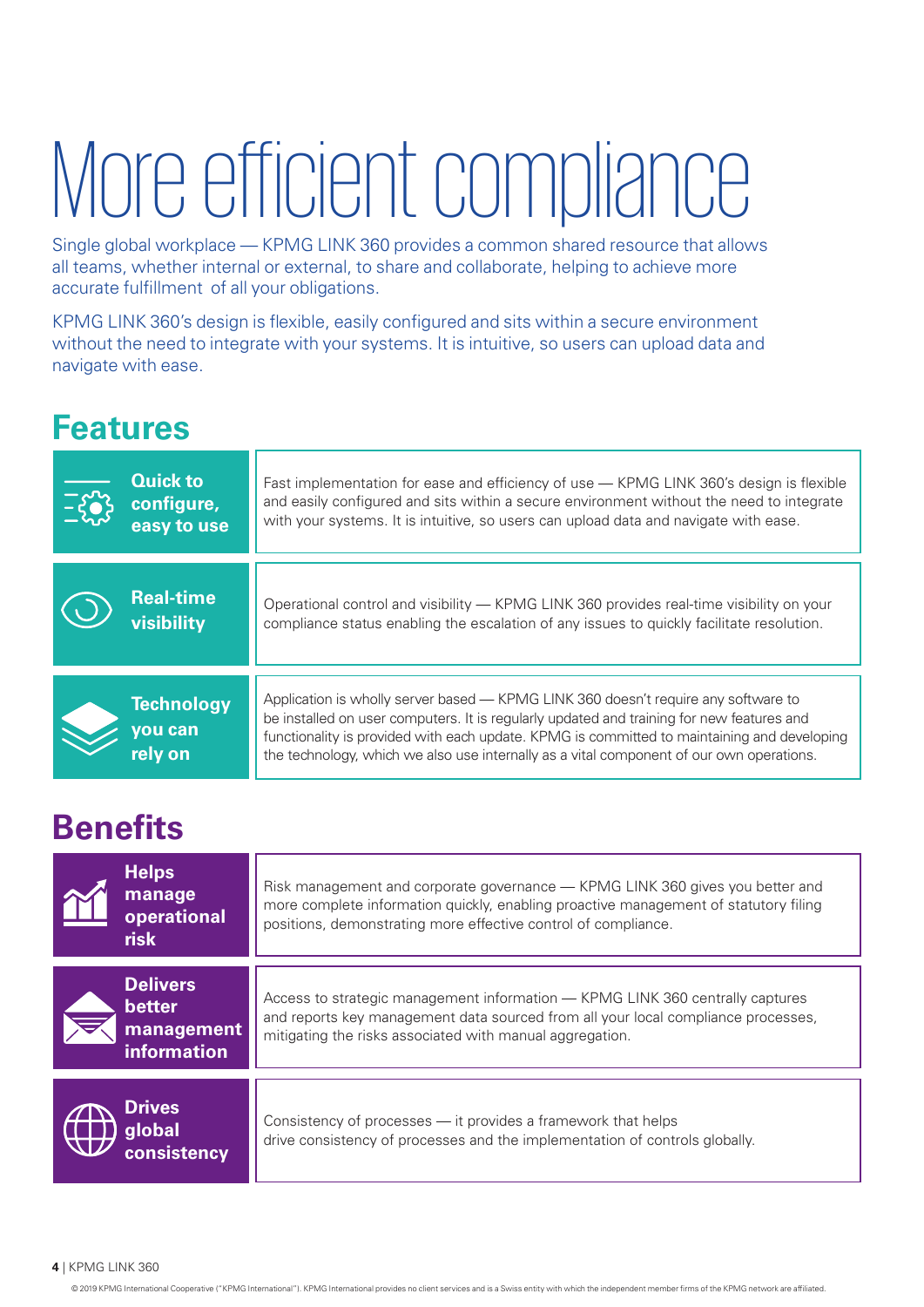Over the past 10+ years, the changing regulatory environment has put greater emphasis on the quality of processes and controls within global businesses. There is an ever-increasing need for high quality, real time information. This is a greater than ever challenge for tax, risk and other compliance departments. Responding to this need and working with multinational clients, KPMG created LINK 360.

## Three core functions to KPMG LINK 360: **Reporting**

Standardized and customized reports give you the information you need when you need it. Real-time status reporting on global compliance progress and custom reporting from data gathering and analysis.

#### **Overall status of all processes**



**On time completion**



| <b>Tax Attribute Reporting</b> |                      |                            |            |                   |                        |                                                            |                                             |  |
|--------------------------------|----------------------|----------------------------|------------|-------------------|------------------------|------------------------------------------------------------|---------------------------------------------|--|
| Country                        | <b>Entity</b>        | <b>Filing Jurisdiction</b> | Currency   | Period Start Date | <b>Period End Date</b> | <b>Tax Liability Per Tax</b><br>Return - Local<br>Currency | <b>Tax Liability Per Tax</b><br>Return -USD |  |
| Australia                      | Chi T Corporation    | Australia                  | AUD.       | 01/01/2016        | 12/31/2016             | 71,237.00                                                  | 51,339.08                                   |  |
| <b>Brazil</b>                  | Alpha Beta Group     | <b>Brazil</b>              | <b>BRL</b> | 01/01/2016        | 12/31/2016             | 3,504,031.00                                               | 1.077.422.96                                |  |
| Canada                         | Gamma T Corporation  | Canada                     | CAD        | 01/01/2018        | 12/31/2016             | 380,923.00                                                 | 283,494.32                                  |  |
| China                          | <b>Delta Limited</b> | China                      | CNY        | 01/01/2016        | 12/31/2016             | 5,281,502.00                                               | 760,615.51                                  |  |
| <b>Indund</b>                  | Beta T Corporation   | Ineland.                   | <b>EUR</b> | 01/01/2016        | 12/31/2016             | 676,930.00                                                 | 712.482.36                                  |  |
| Russia                         | Zeta T Corporation   | Russian Federation         | RUB.       | 01/01/2018        | 12/31/2018             | 1,260,000.00                                               | 20.414.38                                   |  |
| Serbia                         | Alpha T Corporation. | <b>Serbia</b>              | <b>RSD</b> | 01/01/2018        | 12/31/2016             | 649,002.00                                                 | 5,584.73                                    |  |
| United States                  | Delta T Corporation  | <b>United States</b>       | <b>USD</b> | 01/01/2016        | 12/31/2016             | 0.00                                                       | 0.00                                        |  |



#### KPMG LINK 360 | **5**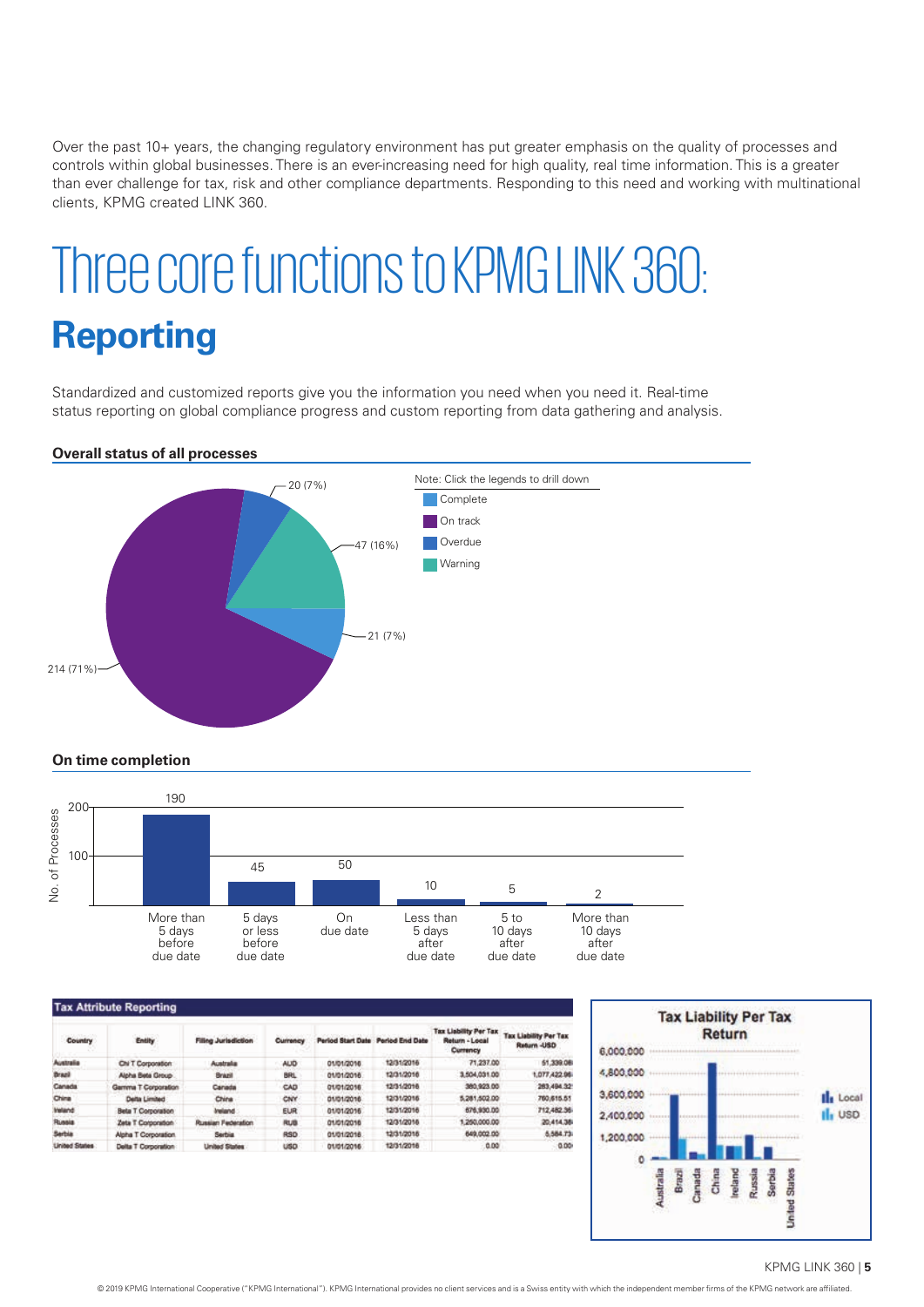

## **Workflow management**

Real-time visibility and control through a pre-defined process framework, roles and responsibilities. It reflects our experience of the functionality and flexibility needed to work effectively and efficiently in a complex global compliance environment.

| а<br>٠           |  |   | <b>Oetails</b>     | Region                         |                                      | - Country - Entity |                   |                    |   |                                    | $\sim$ Due Dato $\sim$ Status / Period End Date $\sim$ Compliance Type $\sim$ $\sim$ Work Type |                                      | $-$ Progress |  |
|------------------|--|---|--------------------|--------------------------------|--------------------------------------|--------------------|-------------------|--------------------|---|------------------------------------|------------------------------------------------------------------------------------------------|--------------------------------------|--------------|--|
| A Country: China |  |   |                    |                                |                                      |                    |                   |                    |   |                                    |                                                                                                |                                      |              |  |
| G                |  | Θ | ÷                  | Asia Pacific                   |                                      | China:             | Delta Limited     | 4/22/2018          |   | 3/31/2018                          | WXT                                                                                            | Quarter 1                            | 0 of 3       |  |
| Ю                |  | 由 | ÷                  | Asia Pacific                   |                                      | China              | Delta Limited     | 8/22/2017          |   | 12/31/2016                         | Corporate Income Tax                                                                           | Compliance                           | $1$ of $4$   |  |
| Ð                |  | 回 | ÷                  | Asia Pacific                   |                                      | China              | Delta Limited     | 8/5/2017           |   | 6/30/2017                          | Tax Provision                                                                                  | Quarter 2                            | $0$ of $6$   |  |
| o                |  | e | ÷.                 | Asia Pacific                   |                                      | China              | Delta Limited     | 5/6/2018           |   | 3/31/2018                          | Tax Provision.                                                                                 | Quarter 1                            | $4$ of 6     |  |
| o                |  | ⊕ | ÷                  | Asia Pacific                   |                                      | China              | Delta Limited     | 3/23/2017          | ν | 12/31/2016                         | Transfer Pricing<br><b>Documentation</b>                                                       | <b>Transfer Pricing</b>              | B of &       |  |
| a                |  | ¢ | ÷.                 | Asia Pacific<br>Artis Brightin |                                      | China              | Delta Limited     | 3/24/2017          | v | 12/31/2016                         | Statutory Financial<br><b>Statements</b><br><b>VALVE</b>                                       | Compliance<br>Principal 1. Ballymann | $5$ of $5$   |  |
| O                |  | Θ | æ                  |                                |                                      | <b>Flicke</b>      | Product Condition | <b>BANZANA</b>     | ۰ | <b>SIGHTANIA</b>                   |                                                                                                |                                      | <b>Bath</b>  |  |
| b                |  | G | <b>Properties</b>  |                                | Version History                      | Tape               |                   |                    |   |                                    |                                                                                                |                                      |              |  |
| ū                |  | 囪 |                    | Document Info:                 |                                      |                    |                   |                    |   | Additional Details                 |                                                                                                |                                      |              |  |
| XD.              |  | 6 |                    | <b>Document Type</b>           | GCMS Document                        |                    |                   |                    |   | Created By                         | Smith, John                                                                                    |                                      |              |  |
|                  |  |   | Label <sup>1</sup> |                                | Tax Return                           |                    |                   | . Create New Label |   | 14-Jun-2017<br>Created On:         |                                                                                                |                                      |              |  |
| o                |  | Ð | Doc Date           |                                | œ<br>14-Jun-2017                     |                    |                   |                    |   | Last Modified By<br>Doe, Jane      |                                                                                                |                                      |              |  |
|                  |  |   | Description        |                                | Draft Tax Return - Subject to review |                    |                   |                    |   | Last Modified On<br>Checked Out By | 21-Jun-2017                                                                                    |                                      |              |  |
|                  |  |   |                    |                                |                                      |                    |                   |                    |   | Checked-Dut On                     |                                                                                                |                                      |              |  |
|                  |  |   |                    |                                |                                      |                    |                   |                    |   | File Format                        | application/pdf                                                                                |                                      |              |  |

#### **6** | KPMG LINK 360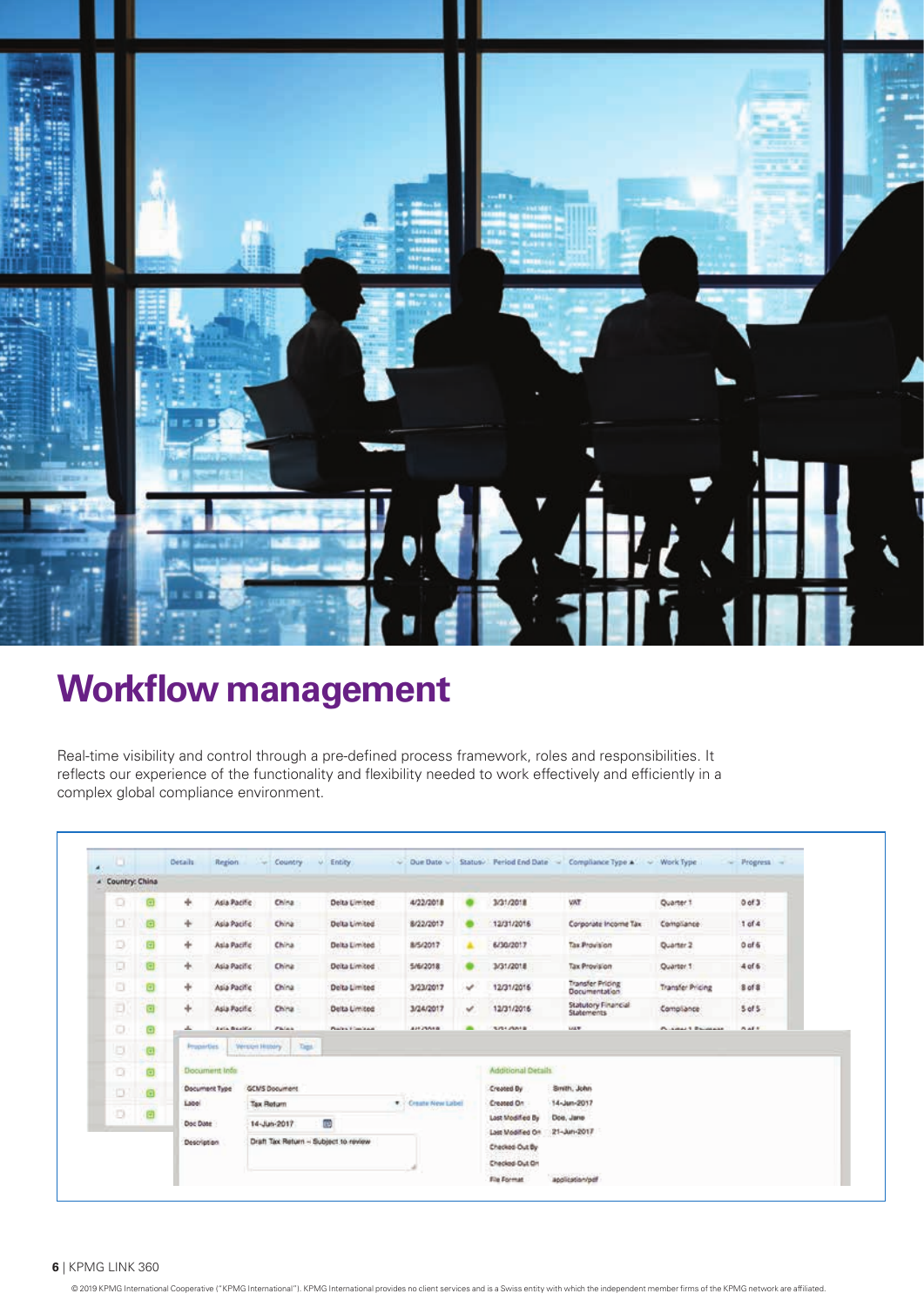

## **Document management**

A single central repository for key documents, facilitating knowledge sharing between teams operating in multiple locations. An audit trail captures edits and changes to all data and documents in the system and allows commentary as required.

| <b>Documents</b>                                                                                                 |  |                                                     |                                |                                                                |                                                                         |                    |                              |                                       | $111 - 11$                                     | $\alpha$                   |
|------------------------------------------------------------------------------------------------------------------|--|-----------------------------------------------------|--------------------------------|----------------------------------------------------------------|-------------------------------------------------------------------------|--------------------|------------------------------|---------------------------------------|------------------------------------------------|----------------------------|
| Wy Rossners:                                                                                                     |  | The first commencement with the Policial chapter of |                                | If it is consistening in the first form to provide the consen- |                                                                         |                    |                              |                                       |                                                |                            |
| <b><i><u>Linesian</u></i></b><br><b>Bank</b>                                                                     |  |                                                     |                                | Striple - Six birth                                            | - August 1                                                              | - Chevry - - helly |                              | to the hold but it is the meanwh from |                                                | . Doma Say                 |
| <b>Statement</b>                                                                                                 |  | ٠                                                   | ٠                              | If Salar Board Lift                                            | <b><i>Branke</i></b>                                                    | <b>Tirinia</b>     | <b>Block Clarkswiss</b>      | 315to (ftw.)                          | Diametricia To                                 | <b>Zontainmin</b>          |
| <b>Saarin Sucarnacts</b>                                                                                         |  | ٠                                                   |                                | <b>OF NASA DISARRANEO</b>                                      | <b>Middle</b>                                                           | <b>Saventi</b>     | <b>Blog-Barlgaria</b>        | <b>Johnson</b> (2016)                 | <b>Bingmake Instruction</b>                    | <b>So convenient</b>       |
| Weekly                                                                                                           |  |                                                     |                                | 100 Service Gloswhert (St.                                     | <b>Wranty</b>                                                           | <b>Yelete</b>      | <b>Data Company</b>          | in Gas Street                         | <b>Corporate Veninier Six</b>                  | Decembers                  |
| a standard trend District Management<br>a singular and                                                           |  |                                                     | ٠                              | 10 bened Decamers out                                          | <b>Brenning</b>                                                         | tions              | <b>Edite Chinesens</b>       | <b>Initial Strip</b>                  | <b>Ligger and Streety Text</b>                 | <b>Surfastant</b>          |
| a GM Annual Department<br>a literature                                                                           |  |                                                     | ٠                              | IT Limited Strippins April                                     | <b>William</b>                                                          | tarale             | <b>ENGINEERS</b>             | <b>STIM STE</b>                       | <b>Libraries Hooks Too</b>                     | Tex Posterra               |
| a Gregorita                                                                                                      |  |                                                     |                                | <b>Were a service</b>                                          | Arene                                                                   | <b>Ganada</b>      | <b><i>PIPA GETTENTIK</i></b> | <b>Under 1996</b>                     | <b>Using transfer Transfer Trans-</b>          | <b>Summers</b>             |
| y Bauel.<br>+ Si Grazia                                                                                          |  | ш                                                   | $\sim$                         | 37 Senate Education and                                        | delays age                                                              | <b>Alabalas</b>    | <b>Edie Gampolis</b>         | Atlas 1996                            | Delegate mixing fac-                           | <b>THE RELINE</b>          |
| + Sidney<br>o Bitawia                                                                                            |  |                                                     | Properties.                    | Vermont History                                                | Tags                                                                    |                    |                              |                                       |                                                |                            |
| - Durestions<br>v Blassings<br>a Disappoint<br>A Green<br>> middle-second<br>19 Sold Leaker & Feature Sevice, 11 |  | Label                                               | Document Info<br>Document Type | GCMS Document<br><b>Tax Return</b>                             |                                                                         |                    |                              | " Create New Lide!                    | Additional Details<br>Created By<br>Created On | Smith, John<br>14-Jun-2017 |
|                                                                                                                  |  |                                                     | Doc Date                       | 14-Jun-2017                                                    | <br>册                                                                   |                    |                              |                                       | Last Modified By<br>List Modified On           | Doe, Jane<br>21-Jun-2017   |
|                                                                                                                  |  | Description                                         |                                |                                                                | Draft Tax Return - Subject to review<br>CAT :: 그의 전화가 있는 POSTER 전 35. X |                    |                              |                                       | Checked-Dut-By<br>Checked Out On               | General Astronomy          |
|                                                                                                                  |  |                                                     |                                |                                                                |                                                                         |                    |                              |                                       | File Format                                    | application/pdf            |
|                                                                                                                  |  |                                                     |                                |                                                                |                                                                         |                    |                              |                                       | File Name                                      | 01 Sample Document.pdf     |
|                                                                                                                  |  |                                                     |                                |                                                                |                                                                         |                    |                              |                                       | file Size:                                     | 7.03                       |
|                                                                                                                  |  |                                                     |                                |                                                                |                                                                         |                    |                              |                                       |                                                |                            |